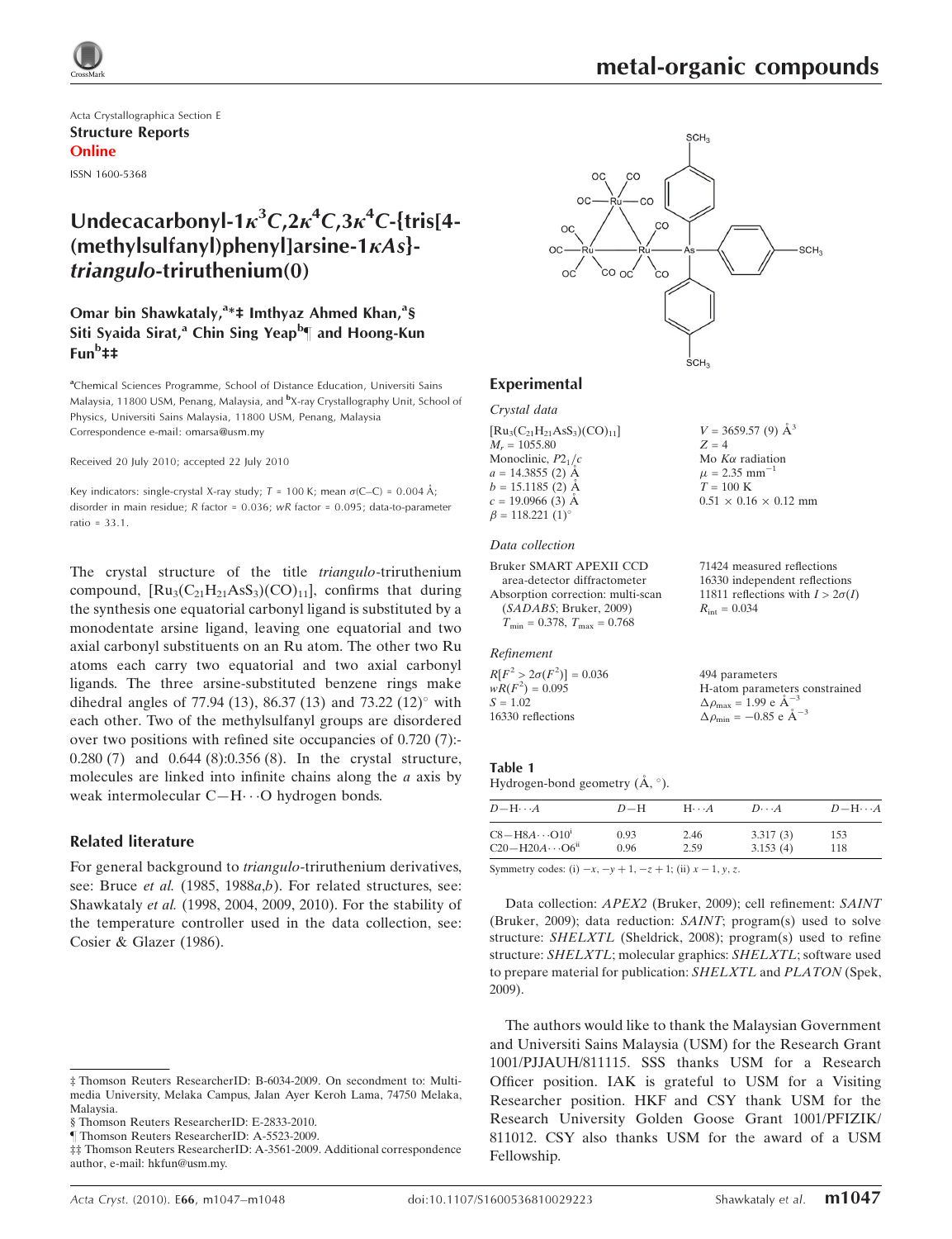Supplementary data and figures for this paper are available from the IUCr electronic archives (Reference: LH5089).

### References

- [Bruce, M. I., Liddell, M. J., Hughes, C. A., Patrick, J. M., Skelton, B. W. &](https://scripts.iucr.org/cgi-bin/cr.cgi?rm=pdfbb&cnor=lh5089&bbid=BB1) White, A. H. (1988a). [J. Organomet. Chem.](https://scripts.iucr.org/cgi-bin/cr.cgi?rm=pdfbb&cnor=lh5089&bbid=BB1) 347, 181–205.
- [Bruce, M. I., Liddell, M. J., Shawkataly, O. bin, Hughes, C. A., Skelton, B. W. &](https://scripts.iucr.org/cgi-bin/cr.cgi?rm=pdfbb&cnor=lh5089&bbid=BB2) White, A. H. (1988b). [J. Organomet. Chem.](https://scripts.iucr.org/cgi-bin/cr.cgi?rm=pdfbb&cnor=lh5089&bbid=BB2) 347, 207-235.
- [Bruce, M. I., Shawkataly, O. bin & Williams, M. L. \(1985\).](https://scripts.iucr.org/cgi-bin/cr.cgi?rm=pdfbb&cnor=lh5089&bbid=BB3) J. Organomet. Chem. 287[, 127–131.](https://scripts.iucr.org/cgi-bin/cr.cgi?rm=pdfbb&cnor=lh5089&bbid=BB3)
- Bruker (2009). APEX2, SAINT and SADABS[. Bruker AXS Inc., Madison,](https://scripts.iucr.org/cgi-bin/cr.cgi?rm=pdfbb&cnor=lh5089&bbid=BB4) [Wisconsin, USA.](https://scripts.iucr.org/cgi-bin/cr.cgi?rm=pdfbb&cnor=lh5089&bbid=BB4)
- [Cosier, J. & Glazer, A. M. \(1986\).](https://scripts.iucr.org/cgi-bin/cr.cgi?rm=pdfbb&cnor=lh5089&bbid=BB5) J. Appl. Cryst. 19, 105–107.
- [Shawkataly, O. bin, Khan, I. A., Yeap, C. S. & Fun, H.-K. \(2009\).](https://scripts.iucr.org/cgi-bin/cr.cgi?rm=pdfbb&cnor=lh5089&bbid=BB6) Acta Cryst. E65[, m1624–m1625.](https://scripts.iucr.org/cgi-bin/cr.cgi?rm=pdfbb&cnor=lh5089&bbid=BB6)
- [Shawkataly, O. bin, Khan, I. A., Yeap, C. S. & Fun, H.-K. \(2010\).](https://scripts.iucr.org/cgi-bin/cr.cgi?rm=pdfbb&cnor=lh5089&bbid=BB7) Acta Cryst. E66[, m90–m91.](https://scripts.iucr.org/cgi-bin/cr.cgi?rm=pdfbb&cnor=lh5089&bbid=BB7)
- [Shawkataly, O. bin., Ramalingam, K., Fun, H.-K., Abdul Rahman, A., &](https://scripts.iucr.org/cgi-bin/cr.cgi?rm=pdfbb&cnor=lh5089&bbid=BB8) [Razak, I. A. \(2004\).](https://scripts.iucr.org/cgi-bin/cr.cgi?rm=pdfbb&cnor=lh5089&bbid=BB8) J. Cluster Sci. 15, 387–394.
- [Shawkataly, O. bin., Ramalingam, K., Lee, S. T., Parameswary, M., Fun, H.-K.](https://scripts.iucr.org/cgi-bin/cr.cgi?rm=pdfbb&cnor=lh5089&bbid=BB9) [& Sivakumar, K. \(1998\).](https://scripts.iucr.org/cgi-bin/cr.cgi?rm=pdfbb&cnor=lh5089&bbid=BB9) Polyhedron, 17, 1211–1216.
- [Sheldrick, G. M. \(2008\).](https://scripts.iucr.org/cgi-bin/cr.cgi?rm=pdfbb&cnor=lh5089&bbid=BB10) Acta Cryst. A64, 112–122.
- [Spek, A. L. \(2009\).](https://scripts.iucr.org/cgi-bin/cr.cgi?rm=pdfbb&cnor=lh5089&bbid=BB11) Acta Cryst. D65, 148–155.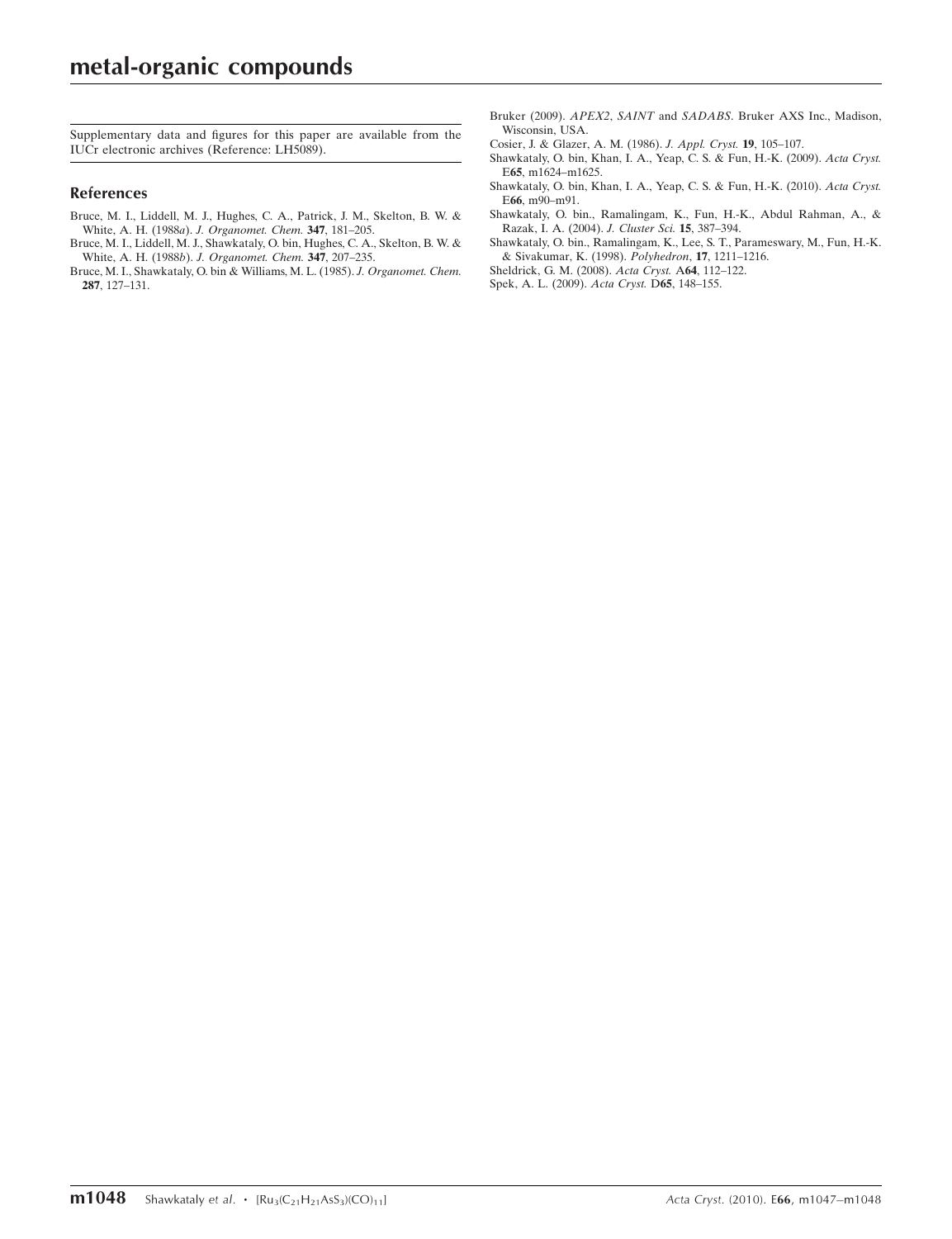# **supporting information**

*Acta Cryst.* (2010). E**66**, m1047–m1048 [https://doi.org/10.1107/S1600536810029223]

**Undecacarbonyl-1***κ***<sup>3</sup>** *C***,2***κ***<sup>4</sup>** *C***,3***κ***<sup>4</sup>** *C***-{tris[4-(methylsulfanyl)phenyl]arsine-1***κAs***}** *triangulo***-triruthenium(0)**

## **Omar bin Shawkataly, Imthyaz Ahmed Khan, Siti Syaida Sirat, Chin Sing Yeap and Hoong-Kun Fun**

## **S1. Comment**

*Triangulo*-triruthenium clusters are known for their interesting structural variations and related catalytic activity. A large number of substituted derivatives,  $Ru_3(CO)_{12n}L_n(L=$  group 15 ligand) have been reported (Bruce *et al.*, 1988*a*, *b*; Bruce *et al.*, 1985). As part of our study on the substitution of transition metal-carbonyl clusters with mixed-ligand complexes (Shawkataly *et al.*, 1998, 2004, 2009, 2010), herein we report the synthesis and structure of title compound.

In the title molecule (Fig. 1), a monodentate arsine ligand has replaced a single carbonyl ligand of the  $Ru_3$  triangle. The monodentate arsine ligand is bonded equatorially to atom Ru1 of the *triangulo*-triruthenium. Atoms Ru2 and Ru3 each carry two equatorial and two axial terminal carbonyl ligands. The three arsine-substituted benzene rings make dihedral angles (C1–C6/C7–C12, C1–C6/C13–C18 and C7–C12/C13–C18) of 77.94 (13), 86.37 (13) and 73.22 (12)° with each other respectively.

In the crystal structure, the molecules are linked into dimers by intermolecular C8—H8A···O10<sup>i</sup> hydrogen bonds (Fig. 2, Table 1). These dimers are further linked into infinite one-dimensional chains along the *a* axis by weak intermolecular C20—H20A···O6<sup>ii</sup> hydrogen bonds (Fig. 2, Table 1).

## **S2. Experimental**

The reactions were conducted under an atmosphere of high purity nitrogen using standard Schlenk techniques and tetrahydrofuran (THF) dried over sodium metal. Tris(4-(methylsulfanyl)phenyl)arsine was prepared by the reaction of AsCl<sub>3</sub> with 4-SCH<sub>3</sub>C<sub>6</sub>H<sub>4</sub>MgBr in THF. Equimolar quantity of  $Ru_3(CO)_{12}$  and tris(4-(methylsulfanyl)phenyl)arsine were stirred in THF (25 ml) under nitrogen. About 0.2 ml of diphenylketyl radical anion initiator was introduced into the reaction mixture under a current of nitrogen. The reaction mixture turned intense red. After 10 minutes of stirring the solvent was removed under vacuum. The reaction mixture was separated by TLC (acetone:hexane, 10:90). Three bands appeared. The major band (red)  $R_f$ =0.78 was separated and characterized. Single crystals of title compound were crystallized from  $CH<sub>2</sub>Cl<sub>2</sub>—CH<sub>3</sub>OH.$ 

## **S3. Refinement**

All hydrogen atoms were positioned geometrically and refined using a riding model with  $C-H = 0.93$  or 0.96 Å and  $U_{\text{iso}}(H) = 1.2$  or  $1.5U_{\text{eq}}(C)$ . The rotating group model was applied to the methyl groups. Two of the methylsulfanyl groups are disordered over two positions with site occupancies of 0.720 (7)/0.280 (7) and 0.644 (8)/0.356 (8).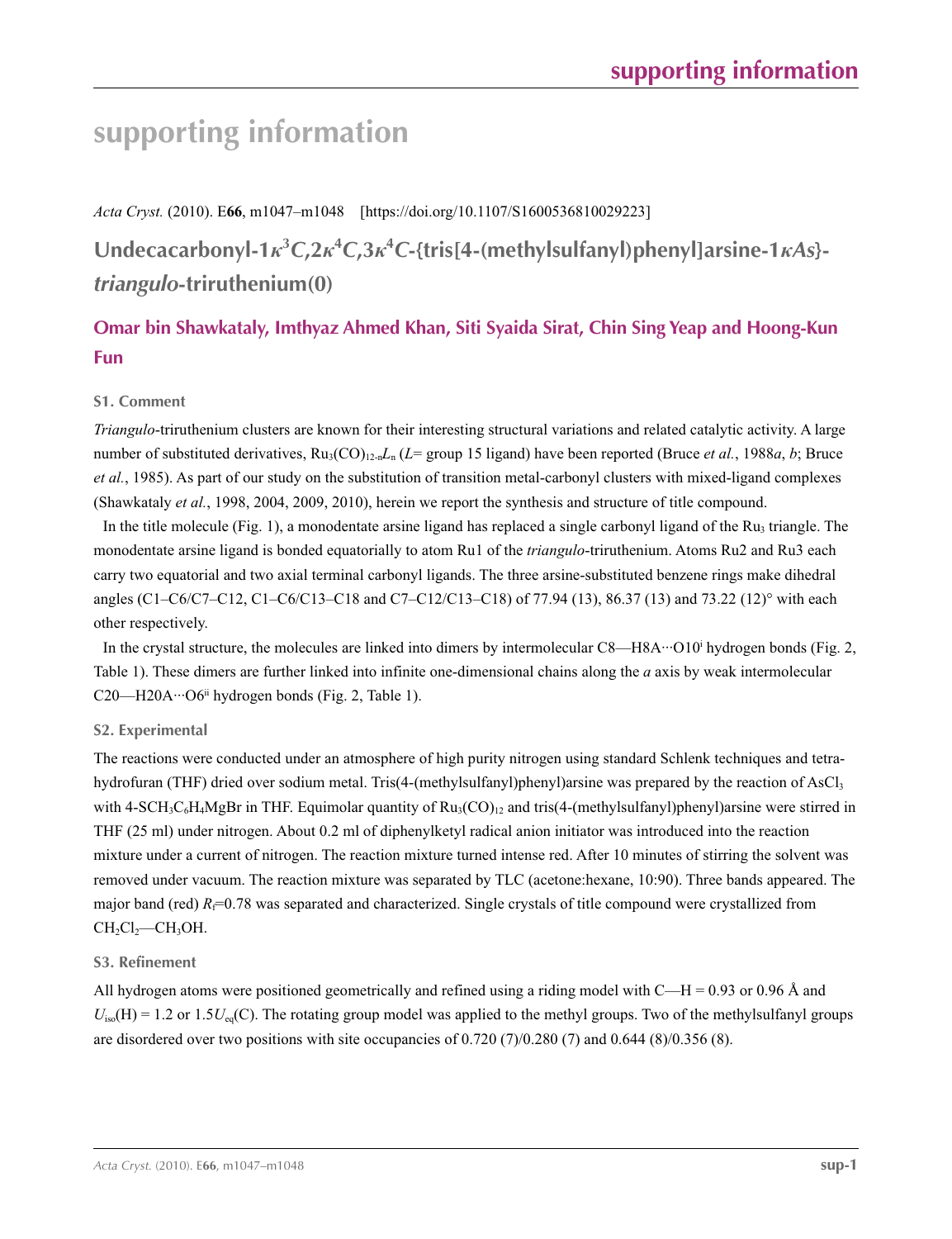

## **Figure 1**

The molecular structure of the title compound with 50% probability ellipsoids for non-H atoms. All disorder component are shown.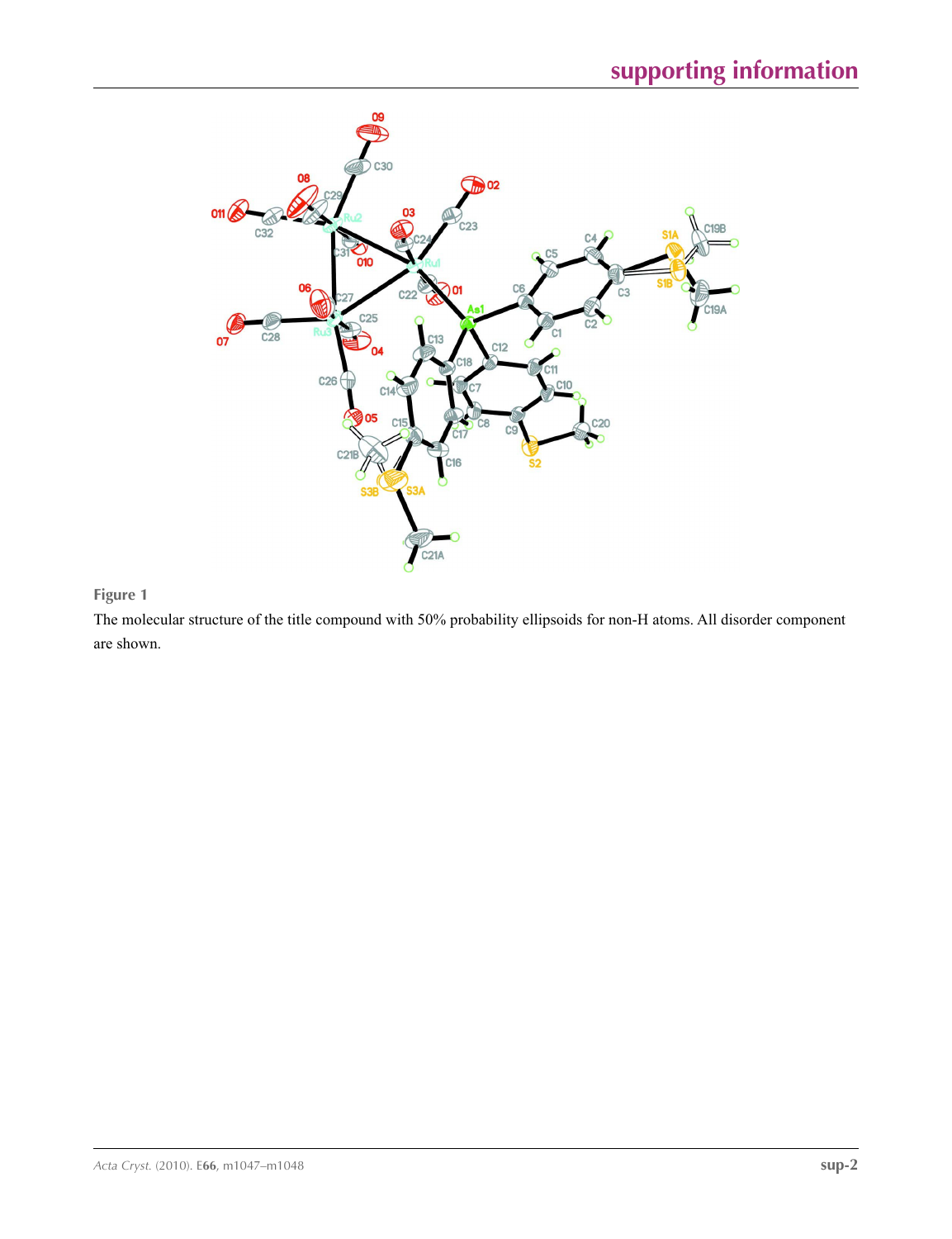

## **Figure 2**

The crystal packing of the title compound, viewed down the *c* axis, showing the molecules linked into a 1-D chain along the *a* axis. The minor disorder component and hydrogen atoms not involved in the hydrogen-bonding (dashed lines) have been omitted for clarity.

Undecacarbonyl-1 $\kappa^3C, 2\kappa^4C, 3\kappa^4C$ -{tris[4- (methylsulfanyl)phenyl]arsine-1 $\kappa$ As}-triangulo-triruthenium(0)

| Crystal data                         |                                        |
|--------------------------------------|----------------------------------------|
| $[Ru_3(C_{21}H_{21}AsS_3)(CO)_{11}]$ | $V = 3659.57(9)$ Å <sup>3</sup>        |
| $M_r = 1055.80$                      | $Z=4$                                  |
| Monoclinic, $P2_1/c$                 | $F(000) = 2056$                        |
| Hall symbol: -P 2ybc                 | $D_x = 1.916$ Mg m <sup>-3</sup>       |
| $a = 14.3855(2)$ Å                   | Mo Ka radiation, $\lambda = 0.71073$ Å |
| $b = 15.1185$ (2) Å                  | Cell parameters from 9931 reflections  |
| $c = 19.0966(3)$ Å                   | $\theta$ = 2.1–35.2°                   |
| $\beta$ = 118.221 (1) <sup>o</sup>   | $\mu$ = 2.35 mm <sup>-1</sup>          |
|                                      |                                        |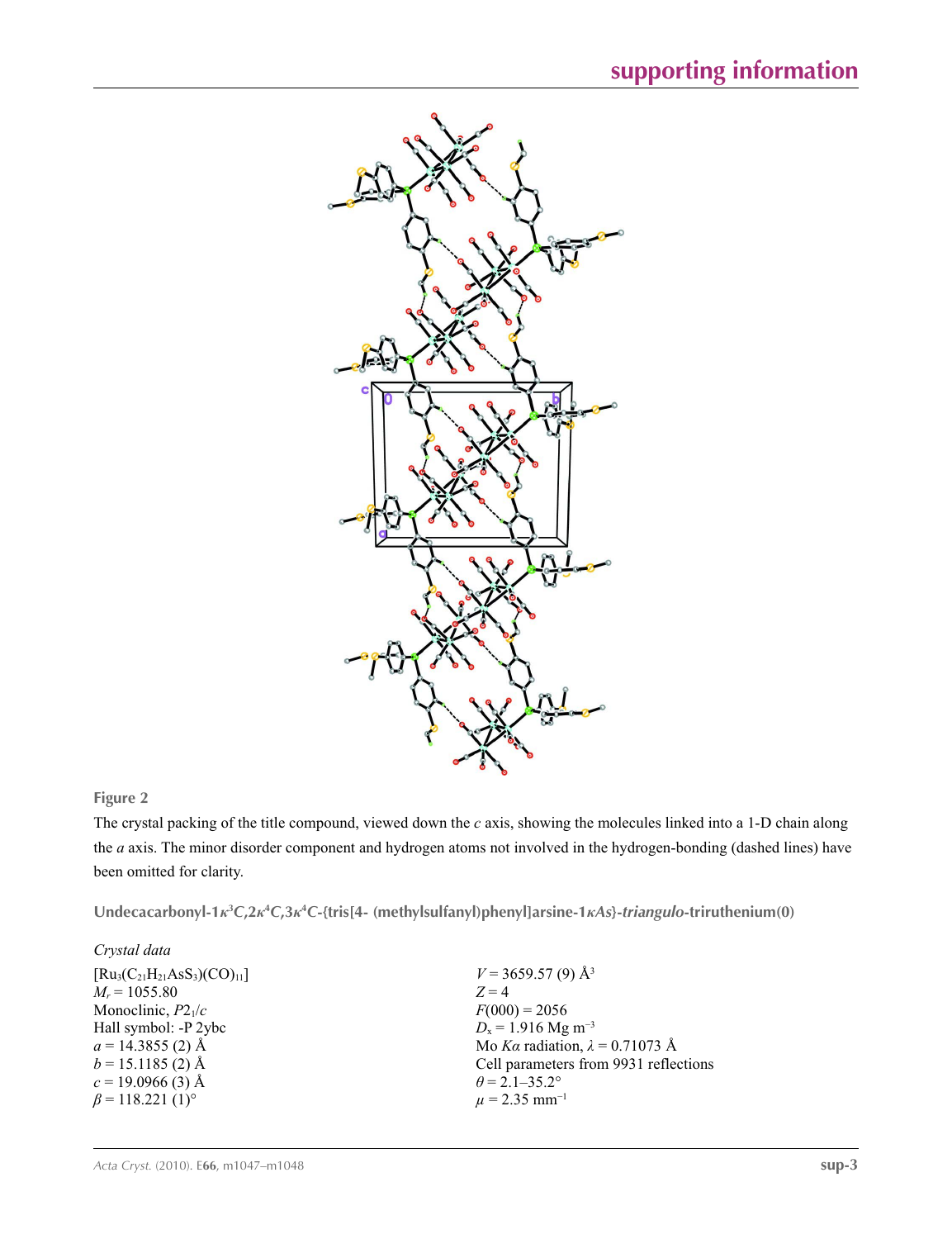$T = 100 \text{ K}$ Block, yellow

*Data collection*

| Bruker SMART APEXII CCD area-detector<br>diffractometer | 71424 measured reflections<br>16330 independent reflections             |
|---------------------------------------------------------|-------------------------------------------------------------------------|
| Radiation source: fine-focus sealed tube                | 11811 reflections with $I > 2\sigma(I)$                                 |
| Graphite monochromator                                  | $R_{\text{int}} = 0.034$                                                |
| $\varphi$ and $\omega$ scans                            | $\theta_{\text{max}} = 35.3^{\circ}, \theta_{\text{min}} = 1.8^{\circ}$ |
| Absorption correction: multi-scan                       | $h = -19 \rightarrow 23$                                                |
| (SADABS; Bruker, 2009)                                  | $k = -24 \rightarrow 24$                                                |
| $T_{\min} = 0.378$ , $T_{\max} = 0.768$                 | $l = -30 \rightarrow 30$                                                |
| Refinement                                              |                                                                         |
| Refinement on $F^2$                                     | Secondary atom site location: difference Fourier                        |
| Least-squares matrix: full                              | map                                                                     |
| $R[F^2 > 2\sigma(F^2)] = 0.036$                         | Hydrogen site location: inferred from                                   |

*R*[*F*<sup>2</sup>  $> 2\sigma(F^2)$  $)$ ] = 0.036  $wR(F^2) = 0.095$  $S = 1.02$ 16330 reflections 494 parameters 0 restraints Primary atom site location: structure-invariant direct methods Hydrogen site location: inferred from neighbouring sites H-atom parameters constrained  $w = 1/[\sigma^2 (F_o^2) + (0.0418P)^2 + 4.1199P]$ where  $P = (F_o^2 + 2F_c^2)/3$  $(\Delta/\sigma)_{\text{max}} = 0.002$ Δ*ρ*max = 1.99 e Å−3  $\Delta \rho_{\text{min}} = -0.85$  e Å<sup>-3</sup>

### *Special details*

**Experimental**. The crystal was placed in the cold stream of an Oxford Cryosystems Cobra open-flow nitrogen cryostat (Cosier & Glazer, 1986) operating at 100.0 (1) K.

 $0.51 \times 0.16 \times 0.12$  mm

**Geometry**. All e.s.d.'s (except the e.s.d. in the dihedral angle between two l.s. planes) are estimated using the full covariance matrix. The cell e.s.d.'s are taken into account individually in the estimation of e.s.d.'s in distances, angles and torsion angles; correlations between e.s.d.'s in cell parameters are only used when they are defined by crystal symmetry. An approximate (isotropic) treatment of cell e.s.d.'s is used for estimating e.s.d.'s involving l.s. planes.

**Refinement**. Refinement of  $F^2$  against ALL reflections. The weighted *R*-factor  $wR$  and goodness of fit *S* are based on  $F^2$ , conventional *R*-factors *R* are based on *F*, with *F* set to zero for negative  $F^2$ . The threshold expression of  $F^2 > \sigma(F^2)$  is used only for calculating *R*-factors(gt) *etc*. and is not relevant to the choice of reflections for refinement. *R*-factors based on *F*<sup>2</sup> are statistically about twice as large as those based on *F*, and *R*- factors based on ALL data will be even larger.

*Fractional atomic coordinates and isotropic or equivalent isotropic displacement parameters (Å<sup>2</sup>)* 

|                | $\mathcal{X}$ | $\mathcal{V}$ | z            | $U_{\rm iso} * / U_{\rm eq}$ | Occ. (2) |
|----------------|---------------|---------------|--------------|------------------------------|----------|
| Ru1            | 0.303224(14)  | 0.708502(12)  | 0.663222(11) | 0.02112(4)                   |          |
| Ru2            | 0.443037(15)  | 0.566710(13)  | 0.683937(13) | 0.02879(5)                   |          |
| Ru3            | 0.303059(15)  | 0.625745(13)  | 0.526436(11) | 0.02490(5)                   |          |
| As1            | 0.179968(17)  | 0.830239(15)  | 0.597008(13) | 0.01887(5)                   |          |
| S1A            | 0.15141(11)   | 1.13790(18)   | 0.82192(13)  | 0.0415(5)                    | 0.720(7) |
| S1B            | 0.1413(3)     | 1.1668(3)     | 0.7944(3)    | 0.0287(9)                    | 0.280(7) |
| S <sub>2</sub> | $-0.31571(5)$ | 0.71815(5)    | 0.42081(5)   | 0.03608(15)                  |          |
| S3A            | 0.2279(3)     | 1.0400(3)     | 0.3187(2)    | 0.0598(9)                    | 0.644(8) |
| S3B            | 0.2214(5)     | 1.0245(3)     | 0.3115(4)    | 0.0276(8)                    | 0.356(8) |
| O <sub>1</sub> | 0.11132(17)   | 0.59537(15)   | 0.63507(15)  | 0.0452(5)                    |          |
| O <sub>2</sub> | 0.34832(18)   | 0.72081(15)   | 0.83481(12)  | 0.0399(5)                    |          |
| O <sub>3</sub> | 0.48841(14)   | 0.83567(13)   | 0.70489(12)  | 0.0323(4)                    |          |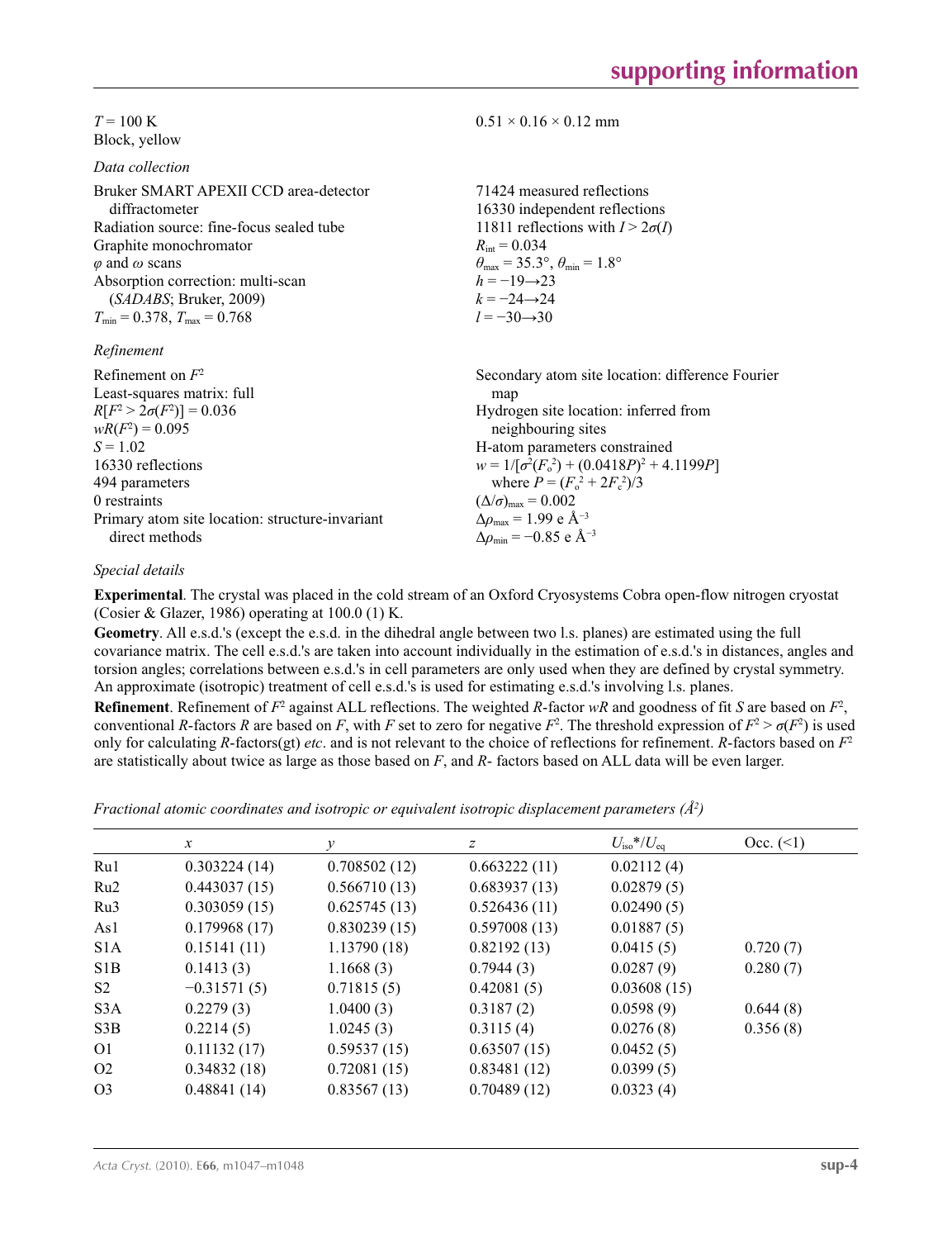| O4                | 0.12039(19)    | 0.50166(17) | 0.50092(14) | 0.0514(6)  |          |
|-------------------|----------------|-------------|-------------|------------|----------|
| O <sub>5</sub>    | 0.14841(19)    | 0.71935(15) | 0.37430(12) | 0.0408(5)  |          |
| O <sub>6</sub>    | 0.4620(2)      | 0.77043(17) | 0.54294(15) | 0.0471(6)  |          |
| O <sub>7</sub>    | 0.38667(18)    | 0.48066(16) | 0.45883(14) | 0.0463(6)  |          |
| O <sub>8</sub>    | 0.62067(18)    | 0.68968(17) | 0.6949(2)   | 0.0680(9)  |          |
| O <sub>9</sub>    | 0.5349(3)      | 0.56039(19) | 0.86415(15) | 0.0796(11) |          |
| O10               | 0.26753(17)    | 0.44371(13) | 0.67228(12) | 0.0341(4)  |          |
| O11               | 0.55046(17)    | 0.40839(15) | 0.65245(15) | 0.0443(5)  |          |
| C1                | 0.18435(18)    | 1.01529(16) | 0.64286(14) | 0.0241(4)  |          |
| H1A               | 0.1898         | 1.0287      | 0.5974      | $0.029*$   |          |
| C2                | 0.17614(19)    | 1.08362(17) | 0.68915(16) | 0.0294(5)  |          |
| H2A               | 0.1768         | 1.1422      | 0.6746      | $0.035*$   |          |
| C <sub>3</sub>    | 0.1671(2)      | 1.06389(19) | 0.75696(16) | 0.0316(5)  |          |
| C4                | 0.1700(2)      | 0.9761(2)   | 0.77931(15) | 0.0328(6)  |          |
| H <sub>4</sub> A  | 0.1656         | 0.9624      | 0.8251      | $0.039*$   |          |
| C <sub>5</sub>    | 0.1794(2)      | 0.90880(17) | 0.73399(14) | 0.0262(4)  |          |
| H <sub>5</sub> A  | 0.1824         | 0.8504      | 0.7501      | $0.031*$   |          |
| C6                | 0.18441(17)    | 0.92752(15) | 0.66463(13) | 0.0217(4)  |          |
| C7                | $-0.00677(18)$ | 0.73374(16) | 0.48932(14) | 0.0244(4)  |          |
| H7A               | 0.0398         | 0.7043      | 0.4763      | $0.029*$   |          |
| $\mbox{C}8$       | $-0.11261(18)$ | 0.71044(16) | 0.45143(15) | 0.0258(4)  |          |
| H <sub>8</sub> A  | $-0.1366$      | 0.6663      | 0.4129      | $0.031*$   |          |
| C9                | $-0.18313(17)$ | 0.75325(16) | 0.47118(14) | 0.0244(4)  |          |
| C10               | $-0.14614(19)$ | 0.82007(17) | 0.52802(15) | 0.0270(5)  |          |
| H10A              | $-0.1925$      | 0.8492      | 0.5414      | $0.032*$   |          |
| C11               | $-0.03987(19)$ | 0.84348(16) | 0.56490(15) | 0.0253(4)  |          |
| H11A              | $-0.0160$      | 0.8886      | 0.6024      | $0.030*$   |          |
| C12               | 0.03098(17)    | 0.80031(15) | 0.54641(13) | 0.0213(4)  |          |
| C13               | 0.28856(19)    | 0.91950(19) | 0.52287(16) | 0.0306(5)  |          |
| H <sub>13</sub> A | 0.3482         | 0.9088      | 0.5712      | $0.037*$   |          |
| C14               | 0.2990(2)      | 0.9631(2)   | 0.46368(17) | 0.0348(6)  |          |
| H14A              | 0.3651         | 0.9822      | 0.4724      | $0.042*$   |          |
| C15               | 0.2102(2)      | 0.97864(18) | 0.39047(16) | 0.0307(5)  |          |
| C16               | 0.1120(2)      | 0.95100(18) | 0.37907(15) | 0.0310(5)  |          |
| H16A              | 0.0523         | 0.9615      | 0.3307      | $0.037*$   |          |
| C17               | 0.10259(19)    | 0.90789(17) | 0.43939(14) | 0.0266(5)  |          |
| H17A              | 0.0364         | 0.8899      | 0.4313      | $0.032*$   |          |
| C18               | 0.19080(17)    | 0.89119(14) | 0.51187(13) | 0.0204(4)  |          |
| C19A              | 0.1225(4)      | 1.2377(3)   | 0.7657(3)   | 0.0517(14) | 0.720(7) |
| H <sub>19</sub> A | 0.0999         | 1.2821      | 0.7903      | $0.078*$   | 0.720(7) |
| H19B              | 0.0674         | 1.2270      | 0.7127      | $0.078*$   | 0.720(7) |
| H19C              | 0.1846         | 1.2578      | 0.7638      | $0.078*$   | 0.720(7) |
| C19B              | 0.0958(10)     | 1.1186(8)   | 0.8589(7)   | 0.041(3)   | 0.280(7) |
| H19D              | 0.0653         | 1.1638      | 0.8770      | $0.062*$   | 0.280(7) |
| H19E              | 0.1542         | 1.0920      | 0.9038      | $0.062*$   | 0.280(7) |
| H19F              | 0.0437         | 1.0743      | 0.8304      | $0.062*$   | 0.280(7) |
| C20               | $-0.3707(2)$   | 0.7605(2)   | 0.48061(17) | 0.0380(6)  |          |
| H20A              | $-0.4421$      | 0.7401      | 0.4599      | $0.057*$   |          |
|                   |                |             |             |            |          |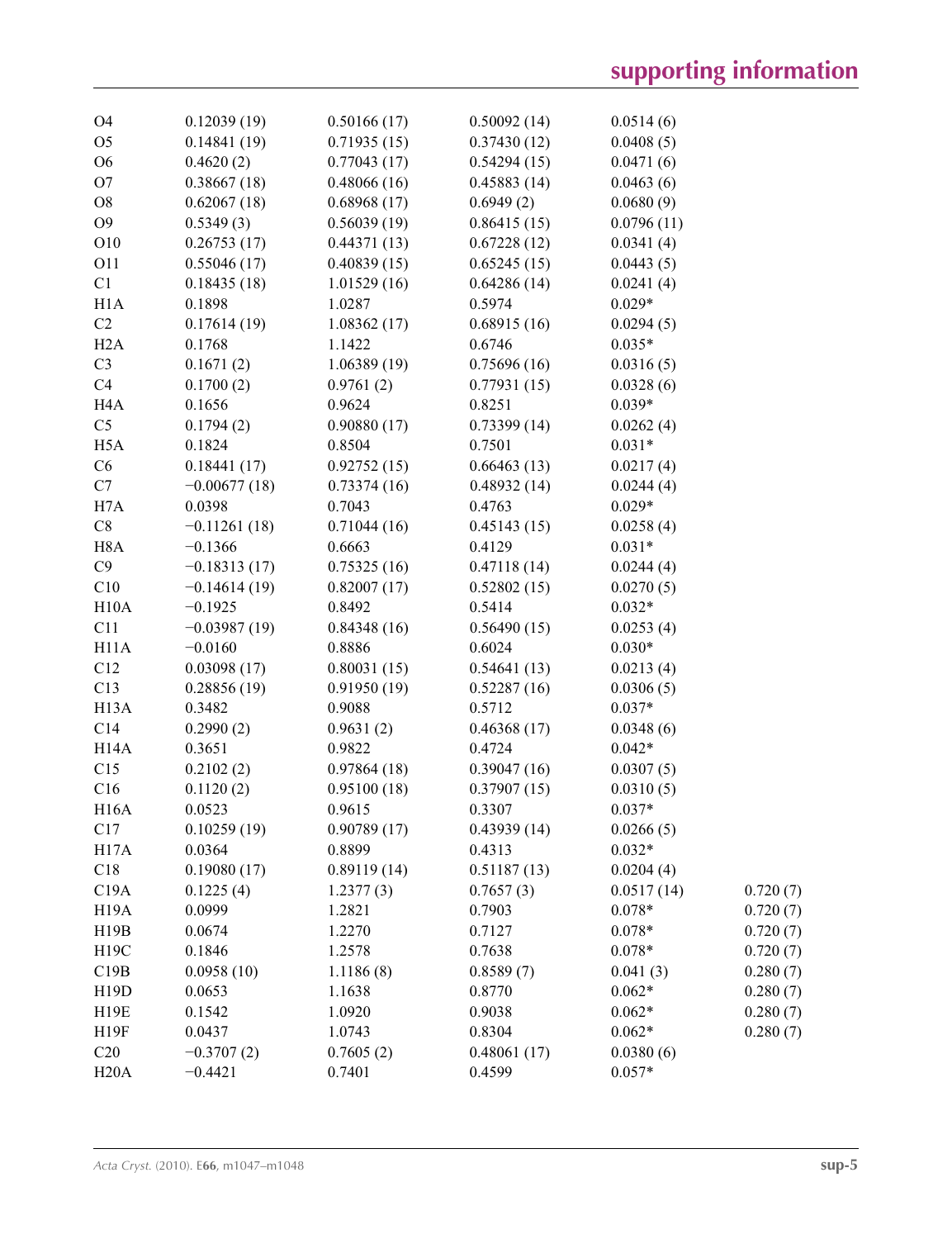| H20B            | $-0.3699$   | 0.8240      | 0.4797      | $0.057*$  |          |
|-----------------|-------------|-------------|-------------|-----------|----------|
| H20C            | $-0.3298$   | 0.7401      | 0.5343      | $0.057*$  |          |
| C21A            | 0.0914(6)   | 1.0606(6)   | 0.2413(4)   | 0.088(3)  | 0.644(8) |
| H21A            | 0.0922      | 1.0914      | 0.1976      | $0.132*$  | 0.644(8) |
| H21B            | 0.0557      | 1.0959      | 0.2630      | $0.132*$  | 0.644(8) |
| H21C            | 0.0553      | 1.0052      | 0.2230      | $0.132*$  | 0.644(8) |
| C21B            | 0.3528(8)   | 1.0789(7)   | 0.3593(5)   | 0.046(3)  | 0.356(8) |
| H21D            | 0.4069      | 1.0348      | 0.3828      | $0.069*$  | 0.356(8) |
| H21E            | 0.3568      | 1.1188      | 0.3997      | $0.069*$  | 0.356(8) |
| H21F            | 0.3627      | 1.1113      | 0.3200      | $0.069*$  | 0.356(8) |
| C <sub>22</sub> | 0.1840(2)   | 0.63313(17) | 0.64345(17) | 0.0304(5) |          |
| C <sub>23</sub> | 0.3311(2)   | 0.71844(17) | 0.77005(16) | 0.0292(5) |          |
| C <sub>24</sub> | 0.42108(18) | 0.78543(16) | 0.68645(13) | 0.0241(4) |          |
| C <sub>25</sub> | 0.1903(2)   | 0.54647(19) | 0.51609(16) | 0.0354(6) |          |
| C <sub>26</sub> | 0.2055(2)   | 0.68672(18) | 0.43243(16) | 0.0298(5) |          |
| C27             | 0.4067(2)   | 0.7162(2)   | 0.54203(17) | 0.0337(6) |          |
| C <sub>28</sub> | 0.3586(2)   | 0.5355(2)   | 0.48489(17) | 0.0358(6) |          |
| C <sub>29</sub> | 0.5519(2)   | 0.6469(2)   | 0.6887(2)   | 0.0482(9) |          |
| C30             | 0.5025(3)   | 0.5640(2)   | 0.79728(19) | 0.0496(9) |          |
| C <sub>31</sub> | 0.3279(2)   | 0.49241(17) | 0.67318(14) | 0.0279(5) |          |
| C <sub>32</sub> | 0.5110(2)   | 0.46800(19) | 0.66342(17) | 0.0349(6) |          |
|                 |             |             |             |           |          |

*Atomic displacement parameters (Å2 )*

| $U^{11}$   | $U^{22}$    | $U^{33}$    | $U^{12}$      | $U^{13}$      | $U^{23}$      |
|------------|-------------|-------------|---------------|---------------|---------------|
| 0.01770(7) | 0.01787(8)  | 0.02283(8)  | $-0.00003(6)$ | 0.00550(6)    | 0.00147(6)    |
| 0.01928(8) | 0.02086(9)  | 0.03296(10) | 0.00343(6)    | 0.00144(7)    | 0.00179(7)    |
| 0.02032(8) | 0.02407(9)  | 0.02616(9)  | 0.00328(6)    | 0.00759(7)    | $-0.00128(7)$ |
| 0.01585(9) | 0.01732(10) | 0.02025(10) | $-0.00062(7)$ | 0.00591(7)    | $-0.00037(7)$ |
| 0.0398(6)  | 0.0459(10)  | 0.0332(8)   | 0.0048(6)     | 0.0126(5)     | $-0.0149(7)$  |
| 0.0354(14) | 0.0205(14)  | 0.0340(18)  | $-0.0023(10)$ | 0.0194(13)    | $-0.0070(12)$ |
| 0.0185(2)  | 0.0465(4)   | 0.0422(4)   | $-0.0062(2)$  | 0.0136(2)     | $-0.0141(3)$  |
| 0.0476(15) | 0.096(2)    | 0.0475(16)  | 0.0226(16)    | 0.0324(13)    | 0.0400(15)    |
| 0.0366(15) | 0.0180(10)  | 0.0270(13)  | $-0.0077(9)$  | 0.0141(10)    | $-0.0006(9)$  |
| 0.0322(10) | 0.0328(11)  | 0.0653(15)  | $-0.0072(9)$  | 0.0187(10)    | 0.0065(10)    |
| 0.0441(12) | 0.0440(12)  | 0.0280(9)   | $-0.0035(9)$  | 0.0140(8)     | 0.0056(8)     |
| 0.0236(8)  | 0.0315(9)   | 0.0343(9)   | $-0.0055(7)$  | 0.0076(7)     | $-0.0005(7)$  |
| 0.0418(12) | 0.0471(13)  | 0.0463(13)  | $-0.0171(10)$ | 0.0054(10)    | 0.0021(10)    |
| 0.0484(12) | 0.0421(12)  | 0.0313(10)  | 0.0182(10)    | 0.0184(9)     | 0.0060(8)     |
| 0.0493(13) | 0.0502(14)  | 0.0566(14)  | $-0.0135(11)$ | 0.0372(12)    | $-0.0157(11)$ |
| 0.0352(11) | 0.0450(12)  | 0.0453(12)  | 0.0132(9)     | 0.0082(9)     | $-0.0149(10)$ |
| 0.0220(10) | 0.0402(13)  | 0.126(3)    | 0.0043(9)     | 0.0222(13)    | 0.0160(15)    |
| 0.102(2)   | 0.0504(16)  | 0.0331(12)  | 0.0215(16)    | $-0.0115(14)$ | $-0.0067(11)$ |
| 0.0381(10) | 0.0284(9)   | 0.0358(10)  | $-0.0038(8)$  | 0.0175(8)     | $-0.0041(8)$  |
| 0.0326(10) | 0.0340(11)  | 0.0604(14)  | 0.0103(9)     | 0.0170(10)    | 0.0042(10)    |
| 0.0207(9)  | 0.0228(10)  | 0.0247(10)  | $-0.0012(8)$  | 0.0075(8)     | $-0.0025(8)$  |
| 0.0207(10) | 0.0232(11)  | 0.0366(13)  | $-0.0001(8)$  | 0.0071(9)     | $-0.0081(9)$  |
| 0.0212(10) | 0.0389(14)  | 0.0320(12)  | $-0.0036(9)$  | 0.0103(9)     | $-0.0154(10)$ |
|            |             |             |               |               |               |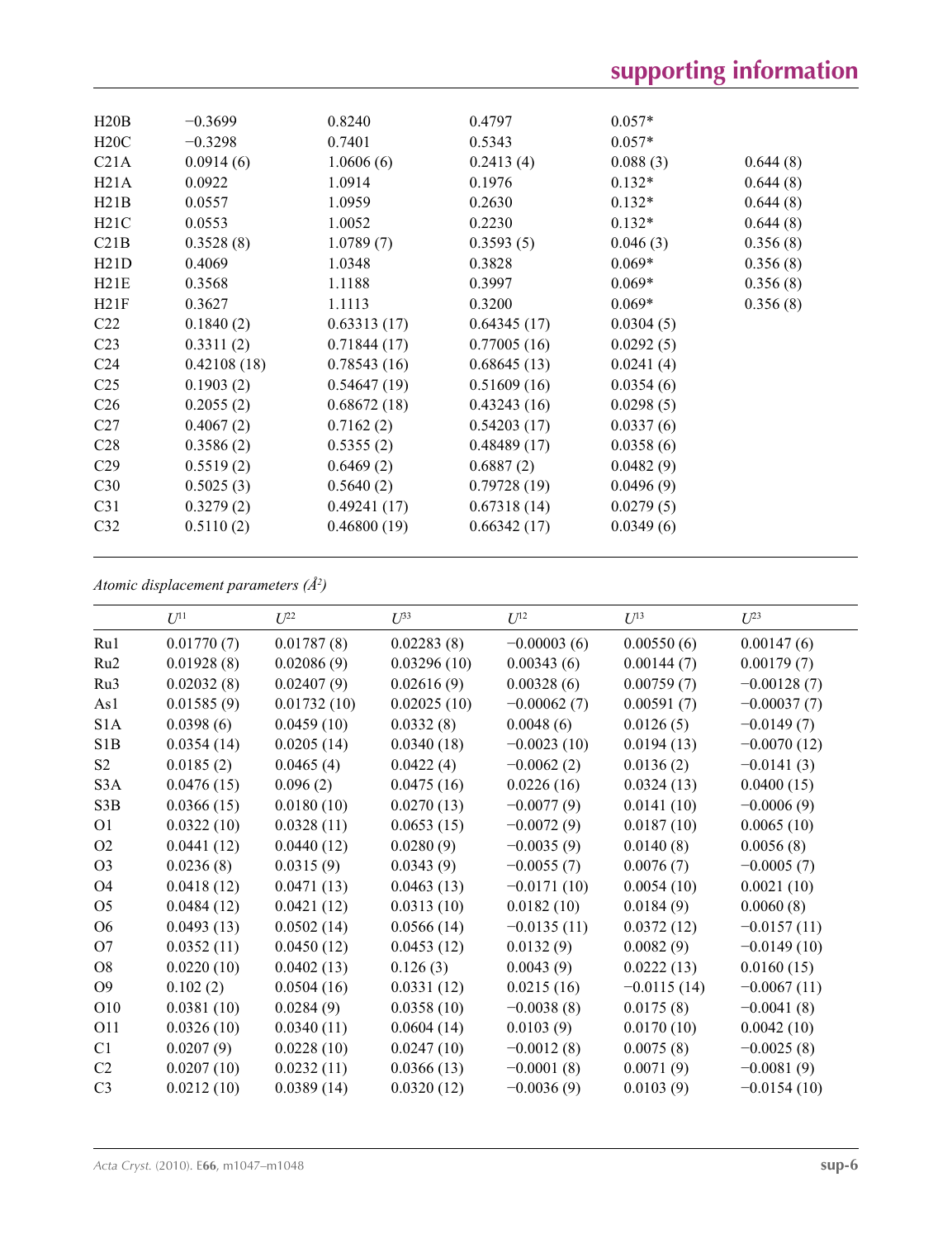| C <sub>4</sub>  | 0.0303(12) | 0.0445(15) | 0.0236(11) | $-0.0045(11)$ | 0.0127(9)     | $-0.0080(10)$ |
|-----------------|------------|------------|------------|---------------|---------------|---------------|
| C <sub>5</sub>  | 0.0275(11) | 0.0287(11) | 0.0221(10) | $-0.0028(9)$  | 0.0115(8)     | $-0.0014(8)$  |
| C <sub>6</sub>  | 0.0182(9)  | 0.0215(10) | 0.0219(9)  | $-0.0016(7)$  | 0.0065(7)     | $-0.0024(7)$  |
| C7              | 0.0187(9)  | 0.0244(10) | 0.0293(11) | $-0.0014(8)$  | 0.0107(8)     | $-0.0061(8)$  |
| C8              | 0.0199(9)  | 0.0250(11) | 0.0308(11) | $-0.0034(8)$  | 0.0107(8)     | $-0.0073(9)$  |
| C9              | 0.0159(8)  | 0.0260(11) | 0.0286(11) | 0.0002(8)     | 0.0085(8)     | $-0.0010(9)$  |
| C10             | 0.0194(9)  | 0.0286(11) | 0.0320(12) | 0.0034(8)     | 0.0112(9)     | $-0.0041(9)$  |
| C11             | 0.0232(10) | 0.0204(10) | 0.0305(11) | 0.0006(8)     | 0.0113(9)     | $-0.0041(8)$  |
| C12             | 0.0183(8)  | 0.0194(9)  | 0.0239(9)  | $-0.0011(7)$  | 0.0082(7)     | $-0.0006(8)$  |
| C13             | 0.0186(9)  | 0.0385(14) | 0.0305(12) | 0.0009(9)     | 0.0082(9)     | 0.0102(10)    |
| C14             | 0.0268(11) | 0.0443(15) | 0.0373(13) | 0.0052(11)    | 0.0184(10)    | 0.0125(12)    |
| C15             | 0.0375(13) | 0.0320(13) | 0.0284(11) | 0.0056(10)    | 0.0205(10)    | 0.0041(10)    |
| C16             | 0.0304(12) | 0.0334(13) | 0.0217(10) | $-0.0002(10)$ | 0.0061(9)     | 0.0022(9)     |
| C17             | 0.0204(9)  | 0.0283(11) | 0.0245(10) | $-0.0008(8)$  | 0.0053(8)     | 0.0005(9)     |
| C18             | 0.0175(8)  | 0.0195(9)  | 0.0214(9)  | 0.0002(7)     | 0.0070(7)     | $-0.0002(7)$  |
| C19A            | 0.049(3)   | 0.038(2)   | 0.060(3)   | 0.011(2)      | 0.019(2)      | $-0.014(2)$   |
| C19B            | 0.056(7)   | 0.039(6)   | 0.045(6)   | $-0.009(5)$   | 0.038(6)      | $-0.018(5)$   |
| C20             | 0.0217(11) | 0.0568(19) | 0.0373(14) | 0.0036(11)    | 0.0154(10)    | 0.0004(13)    |
| C21A            | 0.076(5)   | 0.154(8)   | 0.056(4)   | 0.075(5)      | 0.049(4)      | 0.070(5)      |
| C21B            | 0.048(5)   | 0.056(6)   | 0.038(4)   | $-0.030(4)$   | 0.024(4)      | $-0.015(4)$   |
| C22             | 0.0268(11) | 0.0225(11) | 0.0387(13) | $-0.0009(9)$  | 0.0128(10)    | 0.0026(10)    |
| C <sub>23</sub> | 0.0262(11) | 0.0232(11) | 0.0324(12) | $-0.0014(9)$  | 0.0089(9)     | 0.0039(9)     |
| C <sub>24</sub> | 0.0196(9)  | 0.0244(10) | 0.0227(10) | 0.0005(8)     | 0.0055(8)     | 0.0012(8)     |
| C <sub>25</sub> | 0.0307(12) | 0.0340(13) | 0.0295(12) | $-0.0010(11)$ | 0.0045(10)    | 0.0033(10)    |
| C <sub>26</sub> | 0.0310(12) | 0.0309(12) | 0.0308(12) | 0.0063(10)    | 0.0173(10)    | $-0.0019(10)$ |
| C27             | 0.0325(12) | 0.0368(14) | 0.0372(13) | $-0.0020(11)$ | 0.0208(11)    | $-0.0092(11)$ |
| C28             | 0.0241(11) | 0.0380(14) | 0.0339(13) | 0.0042(10)    | 0.0044(10)    | $-0.0052(11)$ |
| C29             | 0.0221(12) | 0.0287(13) | 0.077(2)   | 0.0076(10)    | 0.0096(13)    | 0.0065(14)    |
| C30             | 0.0492(18) | 0.0264(13) | 0.0391(15) | 0.0092(12)    | $-0.0072(13)$ | $-0.0034(11)$ |
| C31             | 0.0300(11) | 0.0232(11) | 0.0242(10) | 0.0038(9)     | 0.0077(9)     | $-0.0015(8)$  |
| C32             | 0.0240(11) | 0.0290(12) | 0.0409(14) | 0.0032(10)    | 0.0065(10)    | 0.0055(11)    |
|                 |            |            |            |               |               |               |

*Geometric parameters (Å, º)*

| $Ru1-C23$     | 1.890(3)  | $C2-C3$     | 1.394(4) |
|---------------|-----------|-------------|----------|
| $Ru1-C24$     | 1.927(2)  | $C2-H2A$    | 0.9300   |
| $Ru1-C22$     | 1.941(3)  | $C3-C4$     | 1.389(4) |
| $Ru1 - As1$   | 2.4515(3) | $C4 - C5$   | 1.383(4) |
| $Ru1 - Ru2$   | 2.8363(3) | $C4 - H4A$  | 0.9300   |
| $Ru1 - Ru3$   | 2.8953(3) | $C5-C6$     | 1.389(3) |
| $Ru2-C30$     | 1.915(3)  | $C5 - H5A$  | 0.9300   |
| $Ru2-C32$     | 1.923(3)  | $C7-C8$     | 1.387(3) |
| $Ru2-C31$     | 1.930(3)  | $C7 - C12$  | 1.392(3) |
| $Ru2-C29$     | 1.949(3)  | $C7 - H7A$  | 0.9300   |
| $Ru2$ — $Ru3$ | 2.8583(3) | $C8-C9$     | 1.397(3) |
| $Ru3-C26$     | 1.913(3)  | $C8 - H8A$  | 0.9300   |
| $Ru3-C28$     | 1.931(3)  | $C9 - C10$  | 1.391(3) |
| $Ru3-C27$     | 1.939(3)  | $C10 - C11$ | 1.393(3) |
|               |           |             |          |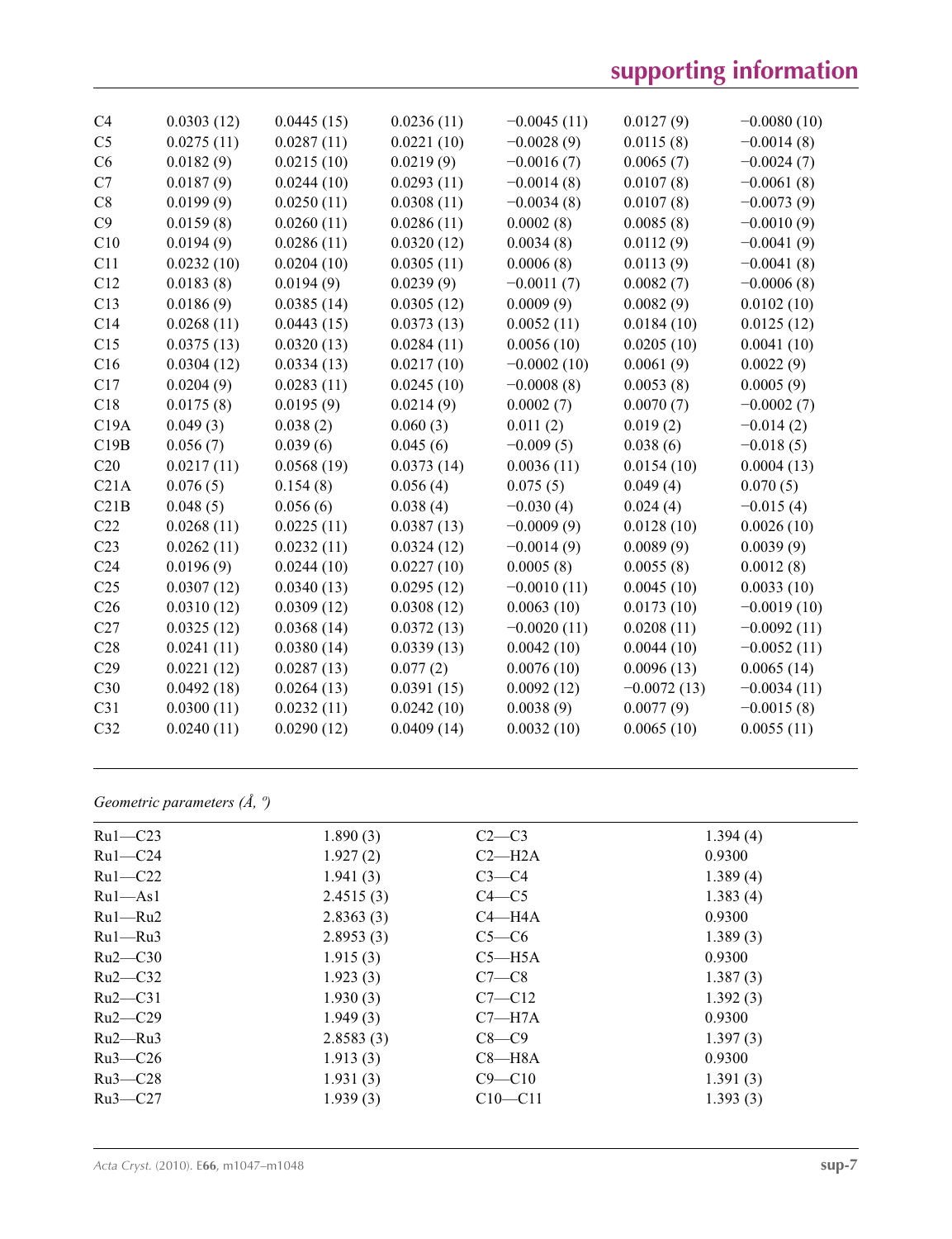| Ru3-C25           | 1.950(3)     | $C10 - H10A$       | 0.9300     |
|-------------------|--------------|--------------------|------------|
| $As1-C18$         | 1.938(2)     | $C11 - C12$        | 1.389(3)   |
| $As1-C6$          | 1.938(2)     | $C11 - H11A$       | 0.9300     |
| $As1 - C12$       | 1.943(2)     | $C13-C14$          | 1.377(4)   |
| $S1A-C3$          | 1.762(3)     | $C13 - C18$        | 1.388(3)   |
| $S1A - C19A$      | 1.783(6)     | $C13 - H13A$       | 0.9300     |
| $SIB - C19B$      | 1.799(12)    | $C14 - C15$        | 1.397(4)   |
| $SIB - C3$        | 1.823(4)     | $C14 - H14A$       | 0.9300     |
| $S2-C9$           | 1.763(2)     | $C15-C16$          | 1.388(4)   |
| $S2 - C20$        | 1.787(3)     | $C16 - C17$        | 1.385(4)   |
| $S3A - C15$       | 1.771(5)     | $C16 - H16A$       | 0.9300     |
| $S3A - C21A$      | 1.842(8)     | $C17 - C18$        | 1.389(3)   |
| $S3B - C15$       | 1.736(7)     | $C17 - H17A$       | 0.9300     |
| $S3B - C21B$      | 1.858(10)    | C19A-H19A          | 0.9600     |
| $O1 - C22$        | 1.135(3)     | C19A-H19B          | 0.9600     |
| $O2 - C23$        | 1.141(3)     | C19A-H19C          | 0.9600     |
| $O3 - C24$        | 1.147(3)     | C19B-H19D          | 0.9600     |
| $O4 - C25$        | 1.131(4)     | C19B-H19E          | 0.9600     |
| $O5 - C26$        | 1.135(3)     | C19B-H19F          | 0.9600     |
| $O6 - C27$        | 1.137(4)     | $C20 - H20A$       | 0.9600     |
| $O7 - C28$        | 1.135(4)     | $C20 - H20B$       | 0.9600     |
| $O8 - C29$        | 1.140(4)     | $C20 - H20C$       | 0.9600     |
| $O9 - C30$        | 1.135(4)     | $C21A - H21A$      | 0.9600     |
| $O10 - C31$       | 1.133(3)     | $C21A - H21B$      | 0.9600     |
| $O11 - C32$       | 1.136(4)     | $C21A - H21C$      | 0.9600     |
| $C1-C6$           | 1.390(3)     | $C21B - H21D$      | 0.9600     |
| $C1-C2$           | 1.400(3)     | $C21B - H21E$      | 0.9600     |
| $Cl-H1A$          | 0.9300       | $C21B - H21F$      | 0.9600     |
|                   |              |                    |            |
| $C23 - Ru1 - C24$ | 89.36 (11)   | $C6-C5-H5A$        | 119.6      |
| $C23 - Ru1 - C22$ | 88.50 (12)   | $C5-C6-C1$         | 119.1(2)   |
| $C24 - Ru1 - C22$ | 177.65(12)   | $C5-C6-As1$        | 118.71(18) |
| $C23 - Ru1 - As1$ | 103.28(8)    | $C1-C6-As1$        | 121.99(18) |
| $C24 - Ru1 - As1$ | 90.50(7)     | $C8 - C7 - C12$    | 121.2(2)   |
| $C22 - Ru1 - As1$ | 89.05 (8)    | $C8-C7-H7A$        | 119.4      |
| $C23 - Ru1 - Ru2$ | 97.75(8)     | $C12-C7-H7A$       | 119.4      |
| $C24 - Ru1 - Ru2$ | 86.29(7)     | $C7 - C8 - C9$     | 120.0(2)   |
| $C22 - Ru1 - Ru2$ | 94.95 (8)    | $C7-C8-H8A$        | 120.0      |
| As1-Ru1-Ru2       | 158.685 (11) | $C9-C8-H8A$        | 120.0      |
| $C23 - Ru1 - Ru3$ | 156.56(8)    | $C10-C9-C8$        | 119.2(2)   |
| $C24 - Ru1 - Ru3$ | 95.38(7)     | $C10-C9-S2$        | 124.06(19) |
| $C22 - Ru1 - Ru3$ | 86.97(9)     | $C8-C9-S2$         | 116.71(18) |
| As1-Ru1-Ru3       | 99.628 (9)   | $C9 - C10 - C11$   | 120.2(2)   |
| Ru2-Ru1-Ru3       | 59.816 (7)   | C9-C10-H10A        | 119.9      |
| C30-Ru2-C32       | 102.42(13)   | $C11 - C10 - H10A$ | 119.9      |
| $C30 - Ru2 - C31$ | 90.59 (14)   | $C12 - C11 - C10$  | 120.9(2)   |
| $C32 - Ru2 - C31$ | 91.14(11)    | $C12 - C11 - H11A$ | 119.5      |
| $C30 - Ru2 - C29$ | 92.33 (17)   | $C10-C11-H11A$     | 119.5      |
|                   |              |                    |            |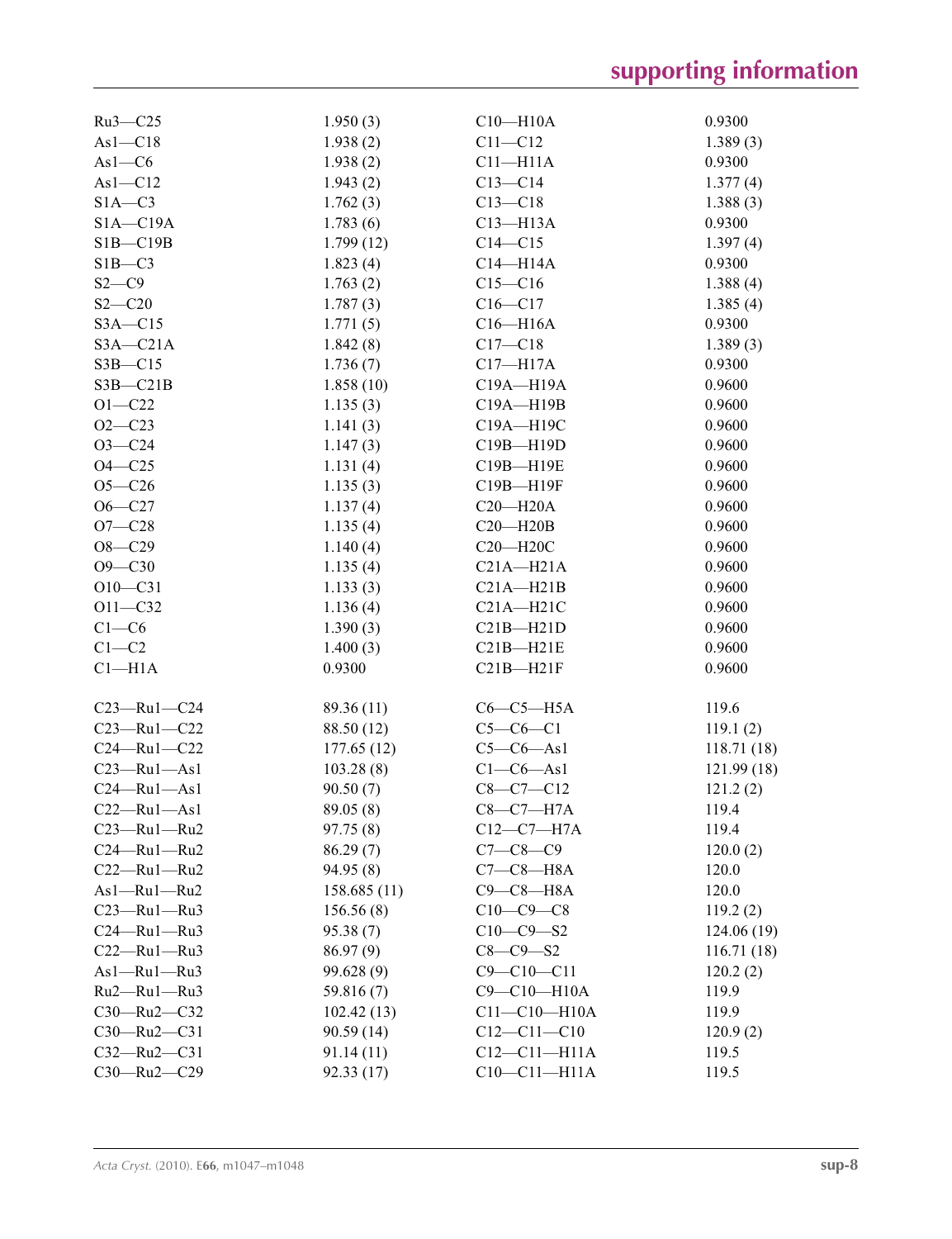| $C32 - Ru2 - C29$  | 90.99(13)            | $C11 - C12 - C7$    | 118.5(2)             |
|--------------------|----------------------|---------------------|----------------------|
| $C31 - Ru2 - C29$  | 175.93(12)           | $C11 - C12 - As1$   | 122.26(17)           |
| C30-Ru2-Ru1        | 94.72 (10)           | $C7 - C12 - As1$    | 119.22(17)           |
| C32-Ru2-Ru1        | 162.43(8)            | $C14 - C13 - C18$   | 121.3(2)             |
| $C31 - Ru2 - Ru1$  | 84.77(7)             | $C14 - C13 - H13A$  | 119.3                |
| C29-Ru2-Ru1        | 92.17(9)             | $C18 - C13 - H13A$  | 119.3                |
| C30-Ru2-Ru3        | 155.78(10)           | $C13-C14-C15$       | 119.9(3)             |
| C32-Ru2-Ru3        | 101.59(9)            | $C13 - C14 - H14A$  | 120.0                |
| $C31 - Ru2 - Ru3$  | 85.85(7)             | $C15 - C14 - H14A$  | 120.0                |
| C29-Ru2-Ru3        | 90.32(11)            | $C16-C15-C14$       | 119.2(2)             |
| Ru1-Ru2-Ru3        | 61.117(7)            | $C16-C15-S3B$       | 119.3(3)             |
| $C26 - Ru3 - C28$  | 102.56(11)           | $C14-C15-S3B$       | 121.4(3)             |
| $C26 - Ru3 - C27$  | 88.52 (13)           | $C16 - C15 - S3A$   | 123.0(2)             |
| $C28 - Ru3 - C27$  | 97.09(12)            | $C14-C15-S3A$       | 117.7(3)             |
| $C26 - Ru3 - C25$  | 89.71 (12)           | $C17 - C16 - C15$   | 120.3(2)             |
| $C28 - Ru3 - C25$  | 90.59(13)            | $C17 - C16 - H16A$  | 119.9                |
| $C27 - Ru3 - C25$  | 172.31(12)           | $C15-C16-H16A$      | 119.9                |
| C26-Ru3-Ru2        | 167.72(8)            | $C16-C17-C18$       | 120.8(2)             |
| $C28 - Ru3 - Ru2$  | 89.39(8)             | $C16 - C17 - H17A$  | 119.6                |
| $C27 - Ru3 - Ru2$  | 87.17(9)             | $C18 - C17 - H17A$  | 119.6                |
| C25-Ru3-Ru2        | 93.04(8)             | $C13-C18-C17$       | 118.5(2)             |
| $C26 - Ru3 - Ru1$  | 109.00(8)            | $C13 - C18 - As1$   | 119.83(17)           |
| $C28 - Ru3 - Ru1$  | 148.44(8)            | $C17 - C18 - As1$   | 121.63(18)           |
| C27-Ru3-Ru1        | 83.35 (8)            | S1B-C19B-H19D       | 109.5                |
| C25-Ru3-Ru1        | 90.17(9)             | S1B-C19B-H19E       | 109.5                |
| Ru2-Ru3-Ru1        | 59.066 (7)           | H19D-C19B-H19E      | 109.5                |
| $C18 - As1 - C6$   | 101.99(10)           | S1B-C19B-H19F       | 109.5                |
| $C18 - As1 - C12$  | 101.60(9)            | H19D-C19B-H19F      | 109.5                |
| $C6 - As1 - C12$   | 100.90(9)            | H19E-C19B-H19F      | 109.5                |
| $C18 - As1 - Ru1$  | 117.66(7)            | $S2-C20-H20A$       | 109.5                |
| $C6 - As1 - Ru1$   | 115.98(7)            | $S2-C20-H20B$       | 109.5                |
| $C12 - As1 - Ru1$  | 116.14(7)            | H20A-C20-H20B       | 109.5                |
| $C3 - S1A - C19A$  | 100.6(2)             | S2-C20-H20C         | 109.5                |
| $C19B - S1B - C3$  | 97.5(4)              | H20A-C20-H20C       | 109.5                |
| $C9 - S2 - C20$    | 103.61(13)           | H20B-C20-H20C       | 109.5                |
| $C15 - S3A - C21A$ |                      | $S3B - C21B - H21D$ | 109.5                |
| $C15 - S3B - C21B$ | 102.7(3)<br>103.9(4) | S3B-C21B-H21E       | 109.5                |
| $C6-C1-C2$         | 120.2(2)             | H21D-C21B-H21E      | 109.5                |
| $C6-C1-H1A$        | 119.9                | S3B-C21B-H21F       | 109.5                |
| $C2-C1-H1A$        | 119.9                | H21D-C21B-H21F      | 109.5                |
| $C3-C2-C1$         | 120.1(2)             | H21E-C21B-H21F      | 109.5                |
| $C3-C2-H2A$        | 119.9                | $O1 - C22 - Ru1$    | 173.4(3)             |
| $C1-C2-H2A$        | 119.9                | $O2-C23-Ru1$        |                      |
| $C4-C3-C2$         | 119.2(2)             | $O3 - C24 - Ru1$    | 177.2(2)             |
| $C4-C3-S1A$        |                      | O4-C25-Ru3          | 173.4(2)<br>172.1(3) |
| $C2-C3-S1A$        | 112.7(2)<br>128.1(2) | $O5-C26-Ru3$        | 176.2(2)             |
| $C4-C3-S1B$        |                      | O6-C27-Ru3          |                      |
|                    | 132.7(3)             |                     | 172.9(3)             |
| $C2-C3-S1B$        | 107.9(3)             | O7-C28-Ru3          | 176.7(3)             |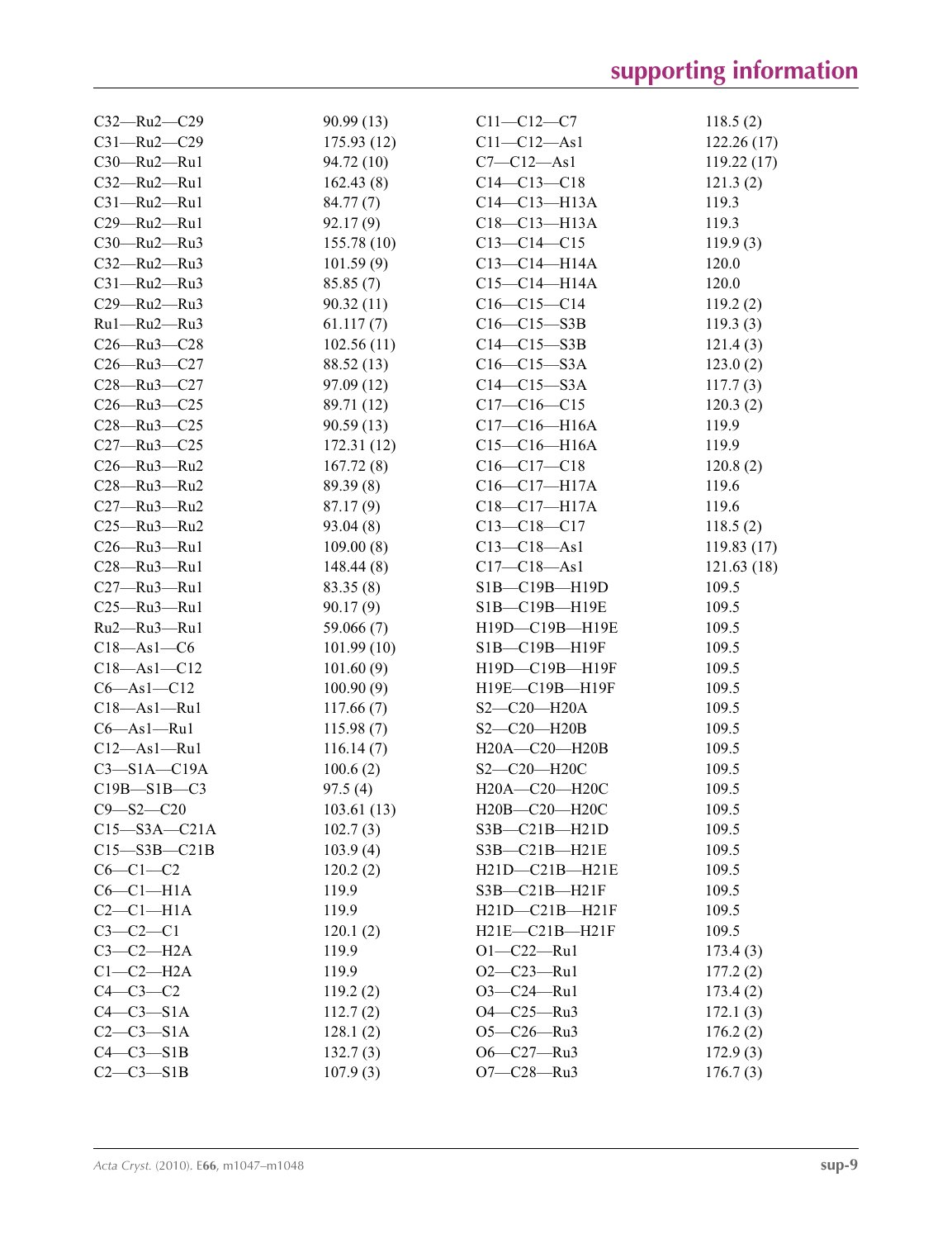# **supporting information**

| $C5-C4-C3$                    | 120.6(3)      | $O8 - C29 - Ru2$              | 175.2(3)      |
|-------------------------------|---------------|-------------------------------|---------------|
| $C5-C4-H4A$                   | 119.7         | O9-C30-Ru2                    | 177.5(4)      |
| $C3-C4-H4A$                   | 119.7         | $O10-C31 - Ru2$               | 173.4(2)      |
| $C4-C5-C6$                    | 120.8(2)      | O11-C32-Ru2                   | 178.3(3)      |
| $C4-C5-H5A$                   | 119.6         |                               |               |
|                               |               |                               |               |
| $C23$ —Ru1—Ru2—C30            | $-5.57(14)$   | $C23$ —Ru $1$ —As $1$ —C6     | 23.31(11)     |
| $C24 - Ru1 - Ru2 - C30$       | 83.28 (14)    | $C24 - Ru1 - As1 - C6$        | $-66.15(11)$  |
| $C22 - Ru1 - Ru2 - C30$       | $-94.73(15)$  | $C22 - Ru1 - As1 - C6$        | 111.54(12)    |
| As1-Ru1-Ru2-C30               | 165.11(12)    | Ru2—Ru1—As1—C6                | $-147.20(8)$  |
| Ru3-Ru1-Ru2-C30               | $-178.30(12)$ | $Ru3$ -Ru1-As1-C6             | $-161.70(8)$  |
| $C23 - Ru1 - Ru2 - C32$       | 161.7(3)      | $C23 - Ru1 - As1 - C12$       | $-94.95(11)$  |
| $C24 - Ru1 - Ru2 - C32$       | $-109.4(3)$   | $C24 - Ru1 - As1 - C12$       | 175.59(11)    |
| $C22 - Ru1 - Ru2 - C32$       | 72.6(3)       | $C22 - Ru1 - As1 - C12$       | $-6.72(12)$   |
| $As1 - Ru1 - Ru2 - C32$       | $-27.6(3)$    | $Ru2$ -Ru1-As1-C12            | 94.54(8)      |
| Ru3-Ru1-Ru2-C32               | $-11.0(3)$    | $Ru3$ — $Ru1$ — $As1$ — $Cl2$ | 80.04(8)      |
| $C23 - Ru1 - Ru2 - C31$       | 84.59 (11)    | $C6-C1-C2-C3$                 | $-0.6(3)$     |
| $C24 - Ru1 - Ru2 - C31$       | 173.44(10)    | $C1 - C2 - C3 - C4$           | 2.2(4)        |
| $C22 - Ru1 - Ru2 - C31$       | $-4.56(11)$   | $C1-C2-C3-S1A$                | $-177.68(19)$ |
| $As1 - Ru1 - Ru2 - C31$       | $-104.73(8)$  | $C1-C2-C3-S1B$                | $-172.8(2)$   |
| $Ru3$ – $Ru1$ – $Ru2$ – $C31$ | $-88.14(7)$   | $C19A - S1A - C3 - C4$        | $-168.0(3)$   |
| $C23 - Ru1 - Ru2 - C29$       | $-98.09(15)$  | $C19A - S1A - C3 - C2$        | 11.9(3)       |
| $C24$ —Ru1—Ru2—C29            | $-9.24(14)$   | $C19A - S1A - C3 - S1B$       | $-1.3(4)$     |
| C22-Ru1-Ru2-C29               | 172.75(15)    | $C19B - S1B - C3 - C4$        | $-10.2(6)$    |
| As1-Ru1-Ru2-C29               | 72.58 (13)    | $C19B - S1B - C3 - C2$        | 164.0(5)      |
| Ru3-Ru1-Ru2-C29               | 89.17 (12)    | $C19B - S1B - C3 - S1A$       | $-26.9(5)$    |
| $C23$ —Ru1—Ru2—Ru3            | 172.73(8)     | $C2-C3-C4-C5$                 | $-1.4(4)$     |
| $C24 - Ru1 - Ru2 - Ru3$       | $-98.42(7)$   | $S1A-C3-C4-C5$                | 178.5(2)      |
| $C22$ —Ru1—Ru2—Ru3            | 83.58 (9)     | $S1B-C3-C4-C5$                | 172.2(3)      |
| As1-Ru1-Ru2-Ru3               | $-16.59(3)$   | $C3-C4-C5-C6$                 | $-1.0(4)$     |
| C30-Ru2-Ru3-C26               | 18.5(5)       | $C4 - C5 - C6 - C1$           | 2.7(4)        |
| C32-Ru2-Ru3-C26               | $-169.0(4)$   | $C4 - C5 - C6 - As1$          | $-172.47(19)$ |
| $C31 - Ru2 - Ru3 - C26$       | 100.6(4)      | $C2-C1-C6-C5$                 | $-1.9(3)$     |
| C29-Ru2-Ru3-C26               | $-78.0(4)$    | $C2-C1-C6-As1$                | 173.11(17)    |
| Ru1-Ru2-Ru3-C26               | 14.3 $(4)$    | $C18 - As1 - C6 - C5$         | $-179.40(18)$ |
| $C30$ —Ru2—Ru3— $C28$         | $-174.8(3)$   | $C12$ —As1—C6—C5              | 76.12 (19)    |
| C32-Ru2-Ru3-C28               | $-2.30(13)$   | $Ru1 - As1 - C6 - C5$         | $-50.2(2)$    |
| $C31 - Ru2 - Ru3 - C28$       | $-92.62(12)$  | $C18$ —As1—C6—C1              | 5.6(2)        |
| C29-Ru2-Ru3-C28               | 88.77 (14)    | $C12 - As1 - C6 - C1$         | $-98.90(19)$  |
| Ru1-Ru2-Ru3-C28               | $-178.93(9)$  | $Ru1 - As1 - C6 - C1$         | 134.74 (17)   |
| $C30$ —Ru2—Ru3— $C27$         | 88.1 (3)      | $C12-C7-C8-C9$                | $-0.9(4)$     |
| $C32 - Ru2 - Ru3 - C27$       | $-99.43(12)$  | $C7-C8-C9-C10$                | 1.1(4)        |
| $C31 - Ru2 - Ru3 - C27$       | 170.25(11)    | $C7 - C8 - C9 - S2$           | $-179.2(2)$   |
| $C29 - Ru2 - Ru3 - C27$       | $-8.36(13)$   | $C20 - S2 - C9 - C10$         | $-17.3(3)$    |
| $Ru1 - Ru2 - Ru3 - C27$       | 83.93 (8)     | $C20 - S2 - C9 - C8$          | 162.9(2)      |
| $C30 - Ru2 - Ru3 - C25$       | $-84.2(3)$    | $C8-C9-C10-C11$               | $-0.3(4)$     |
| $C32 - Ru2 - Ru3 - C25$       | 88.26 (13)    | $S2-C9-C10-C11$               | 180.0(2)      |
| C31-Ru2-Ru3-C25               | $-2.06(12)$   | $C9 - C10 - C11 - C12$        | $-0.7(4)$     |